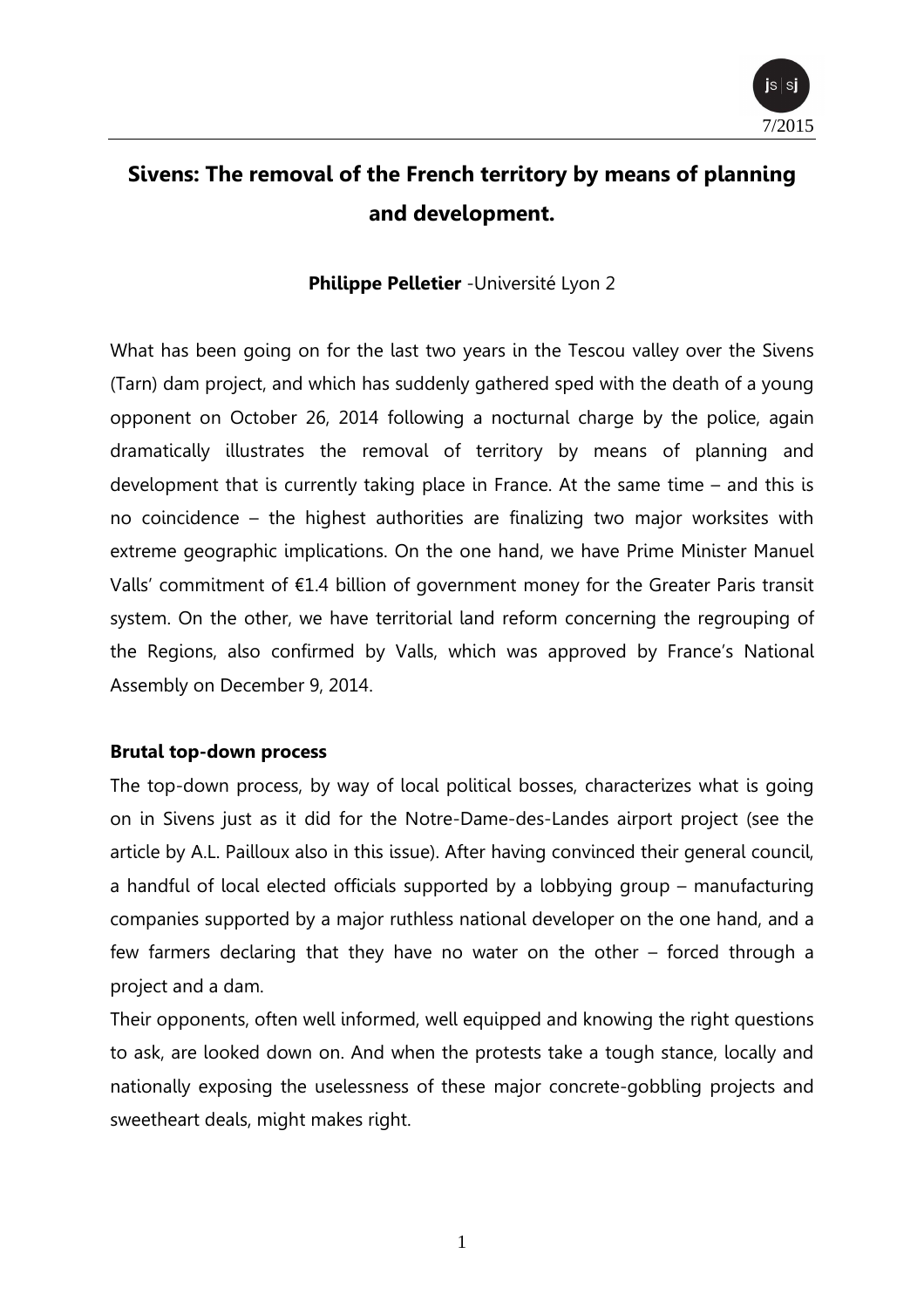

Political manoeuvres are also discovered. The briefly-serving Minister of Ecology (from June 2012 to July 2013), Delphine Batho, had blocked the Sivens dam project<sup>1</sup>. On the other hand, authorizations flowed freely from her successor, Philippe Martin, a former chief of police and socialist chairman of the Gers general council in the neighbouring department of Tarn, probably to protect his political rear in the region. As for Manuel Valls, he is attempting to foster a tougher image than his predecessor, Jean-Marc Ayrault, to achieve in Sivens what couldn't be done in Notre-Dame-des-Landes, namely, end the protests. According to Philippe Maffre, a farmer in Montans (Tarn) and a member of the *Confédération paysanne* "[tr.] Don't forget that he was the one who in early September, gave assurances in front of young European farmers that the project would go ahead. He made a commitment to this issue, undoubtedly to please his audience. But the message was clear, just as it came through loud and clear that from then on force would be used in trying to get compliance with this decision".<sup>2</sup>

Indeed, all the testimonials are in agreement that since September, the controlling forces have toughened their interventions against the protesters in Sivens, and according to certain reports, even more vigorously than in Notre-Dame-des-Landes.

#### **Productivism or threatened constitutional state?**

The day after the death of Rémi Fraisse marked the timely delivery of a report ordered by the current ecology minister, Ségolène Royal. Its findings were that the dam project (1.5 million m<sup>3</sup>) is disproportionate to the needs. Meanwhile, the demand for both irrigation and water purification has apparently gone down following a decrease in the number of farmers (forty or so at the most) and the environmentally-friendly equipment of two facilities (a dairy cooperative and modernization of a water purification plant)<sup>3</sup>.

An elected ecologist like Yves Jadot however discusses the confusion on the nature of this type of project, stating that "[tr.] When it's a matter of preserving the world of

 $\overline{a}$ 

<sup>&</sup>lt;sup>1</sup> « Sivens, barrage à contretemps », Libération, October 30, 2014.

 $2$  L'Humanité, October 30, 2014, p. 12.

<sup>&</sup>lt;sup>3</sup> Xardel Victoria, Berlan Aurélien (2014) : « À Sivens, après les arbres, un homme ». *Libération*, October 29, 2014.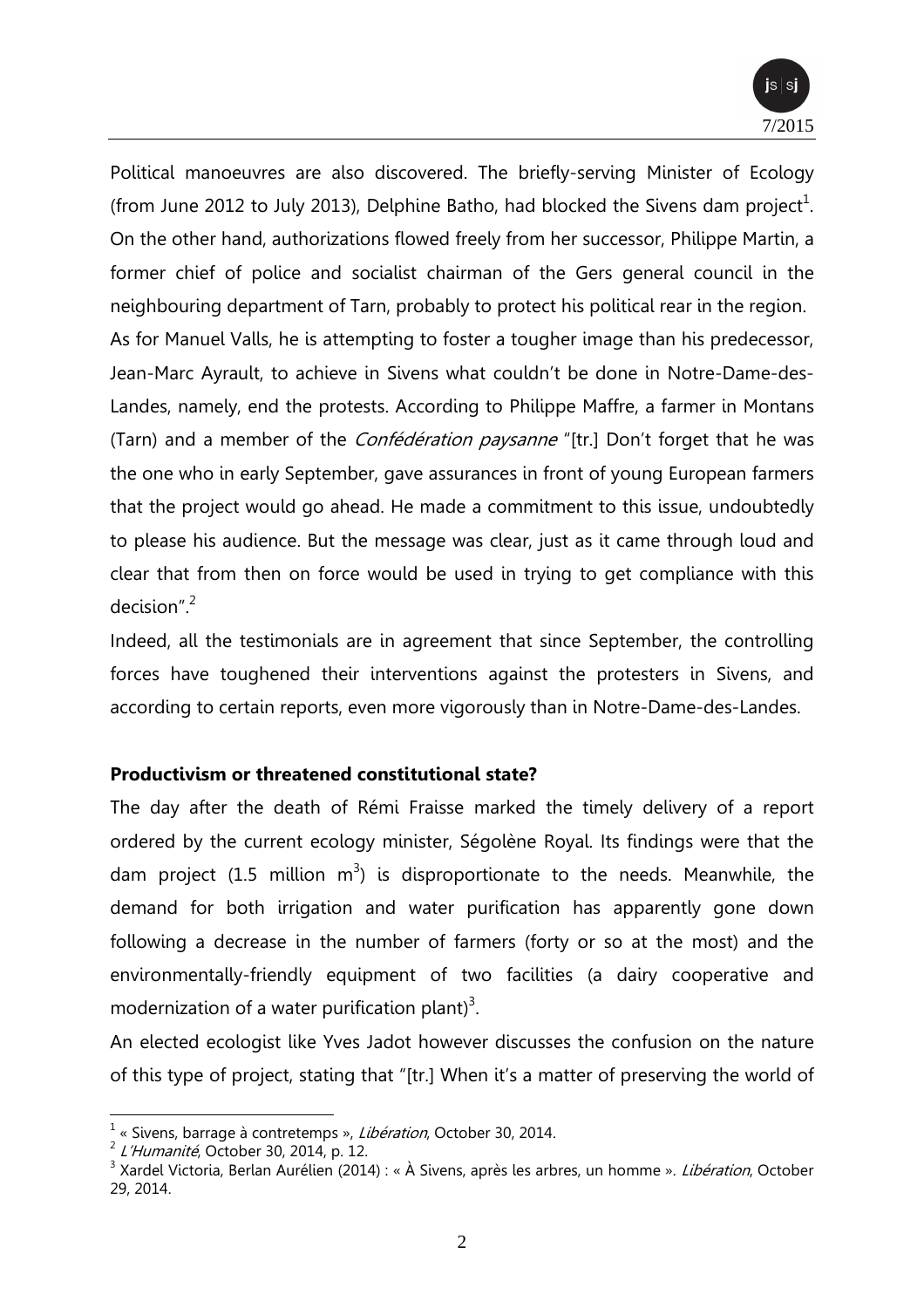

yesterday, collusions between productivist and political interests appear to have a significant influence"<sup>4</sup>. Productivism? What is it, really? In this case, productivism is understood as a system where we *produce in order to produce* while, in reality, the current capitalist system *produces in order to sell*. There is a not-so-slight difference.

Better yet: this clarification highlights the fact that present-day society is based on economic exploitation (extortion of the added-value or a windfall through wage earners and their boss, the State) and on commercial exchange (not the simple game of supply and demand, but the asymmetrical manipulation of the market). Capitalistic agro-industry or agro-industrial capitalism would be more correct than productivism, but this is probably a case of "big words" for *capitalism*.

So, one must wonder what is really at stake in Sivens: the interest of a few corn farmers or indeed, the State's authority, the ultimate expression of local communities, which has a monopoly on legitimate violence? Doesn't it have to suppress all social forces likely to protest against it?

The previous violence of the *Bonnets rouges* movement in Brittany, which is physically, numerically and symbolically much greater than the violence of the demonstrators in Sivens, did not attract the same repression because basically, they are not protesting against the system. To the contrary, they are participating through their network of both right- and left-wing elected officials, through the agro-food industry in Brittany which is huge, polluting and focussed on export, and its resulting transportation by truck on free highways funded by all the French taxpayers whether in Navarre, Corsica or Alsace.

### **A social issue**

The argument that "European funds released have to be used for the project or we'll lose everything" looks more like a bureaucratic sob story than a genuine desire to develop land… But for whom?

As in Notre-Dame-des-Landes, the protest in Sivens triggers common aspirations against a market-and-concrete society; these aspirations, however, are different in sociological composition and political strategy. Nonetheless, the matter should not

 4 Libération, October 29, 2014, p. 5.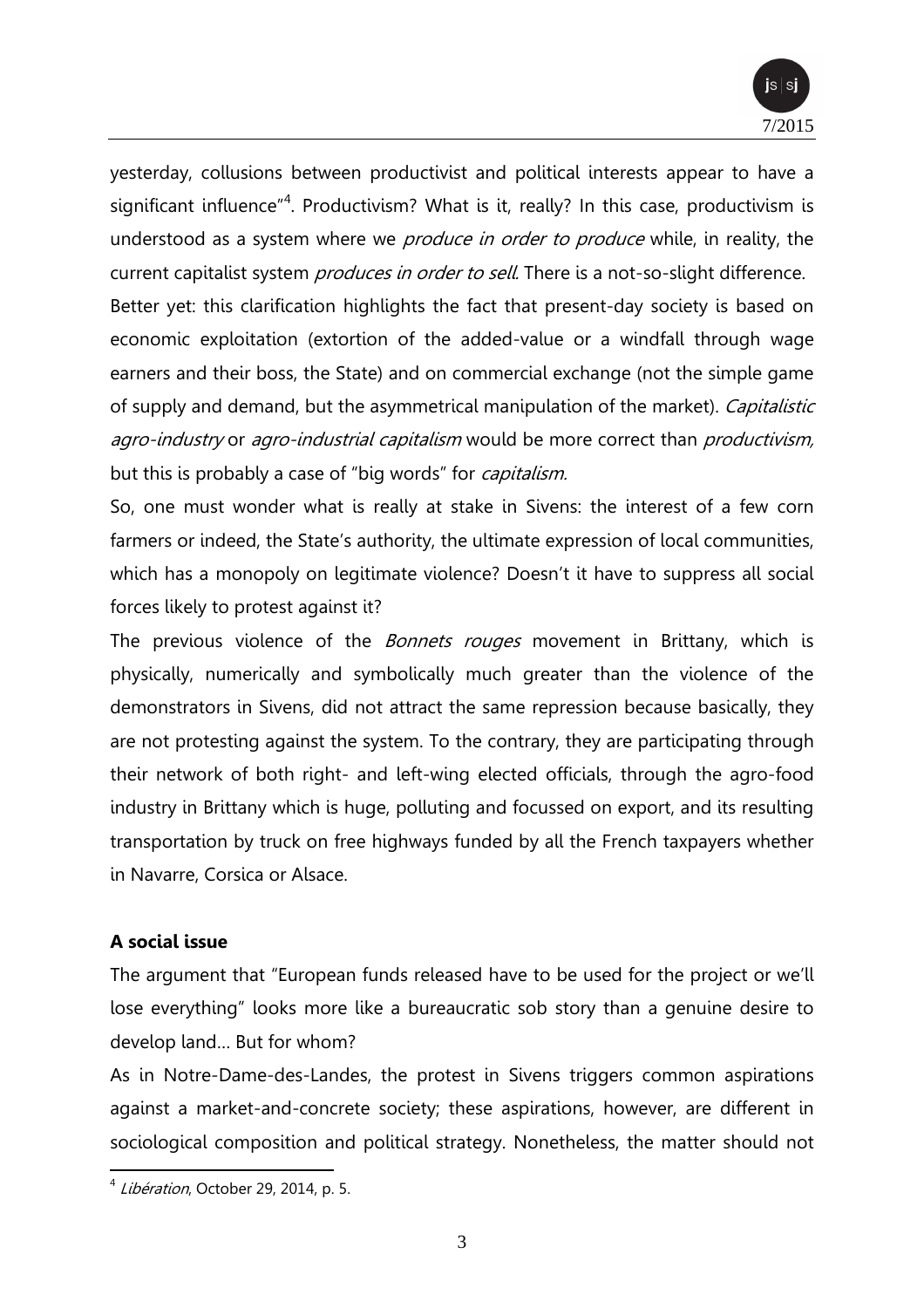

be reduced to a clash between local reformist ecologists and aggressive anarchist outsiders, nor even between the violent and non-violent, a distinction – made by authorities, mainstream media and non-violent Christians – which sugar-coats other more structural forms of violence (expropriation, dispossession, capital reducing everything…). The situation is more complex than that.

As a whole, these types of resistance convey something that is distinctly French. While in other countries new social movements like "Indignados" [tr. indignant] or "Occupy" take possession of a metropolitan public place (Wall Street, Madrid, Istanbul, Cairo, Hong Kong, etc.), or even a politically significant place (like the Taiwanese parliament occupied by "Indignants" for a number of days, an occurrence that passed unnoticed in the French media), this is not the case in France, despite a number of attempts.

In contrast, the protest developed in rural zones, somewhat like years ago in the Larzac or in Plogoff, which moreover are all similar. Even the Susa Valley situation in the Piedmont region of Italy, where a major movement against construction of the Lyon-Turin TGV line continues (No TAV), is geographically different because it involves a still-lively area combining the rural and urban, farming, manufacturing and tourism.

Of course, according to the watchword taken up by most of the opponents, "there are no local struggles" because the fate of the Planet, actually the fate of Humanity, to use eco-speak, is allegedly what is at stake. But under-estimating local territoriality raises strategic questions because who can be counted on to carry out the struggle? Nomadic "Zadists"? Local residents? Or both? But under what conditions and how will they be interrelated? Again, habitation and land ownership is the question, just as at the time of the First International.

The difficulty, and the issue, both lie in the joining of local rural/peasant residents and young city-dwellers or former city-dwellers who have come from away in a sort of hybrid return to their roots, which in the past has been more mobile than sustainable; only time will tell. On the other hand, at least some of their immigrantorigin suburban peers are seemingly more inclined to participate in jihad in West Asia than to join with these young neo-rural city people in the country near Nantes,

4